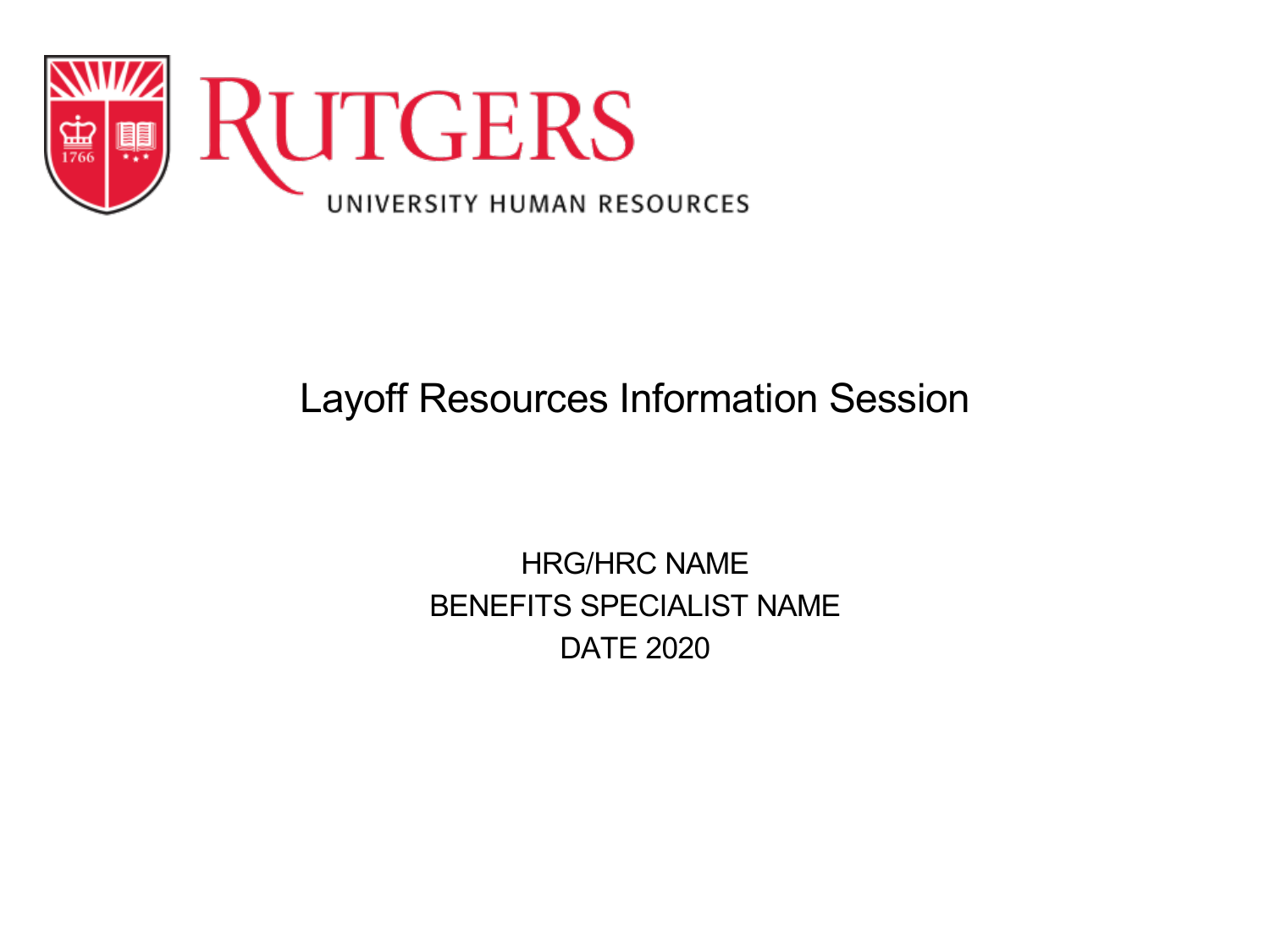

# **Agenda**

- **Benefits**
- **Layoff Rights**
- **Unemployment**
- **Counseling Services**
- **Career and Employment Services**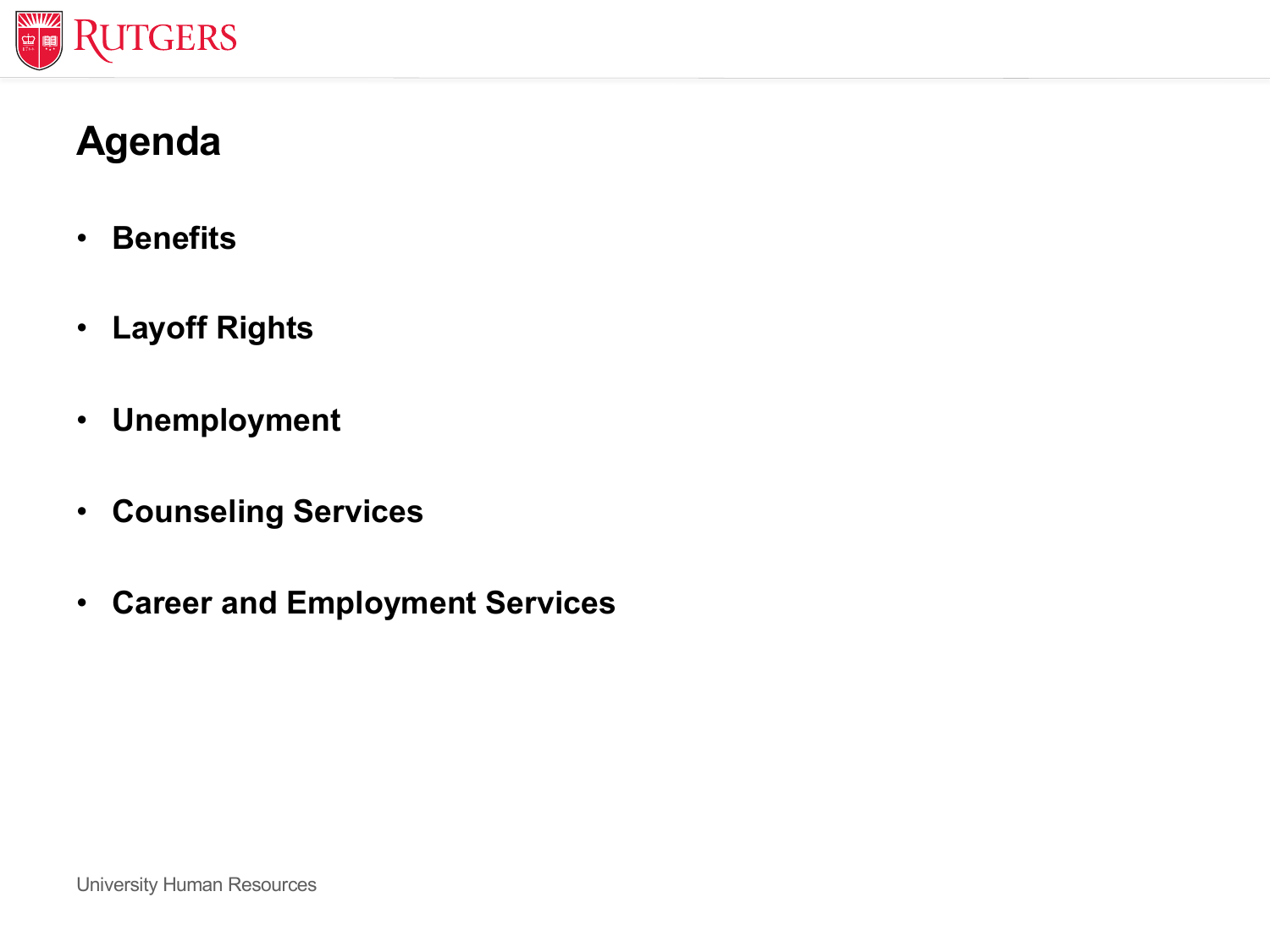

## **Benefits Overview**

- Health Insurance COBRA
- Life Insurance and Long-Term Disability Insurance
- Managing Retirement Accounts
- Paid Time Off
- Return of Rutgers Property
- Claiming Unemployment and BC-10 Form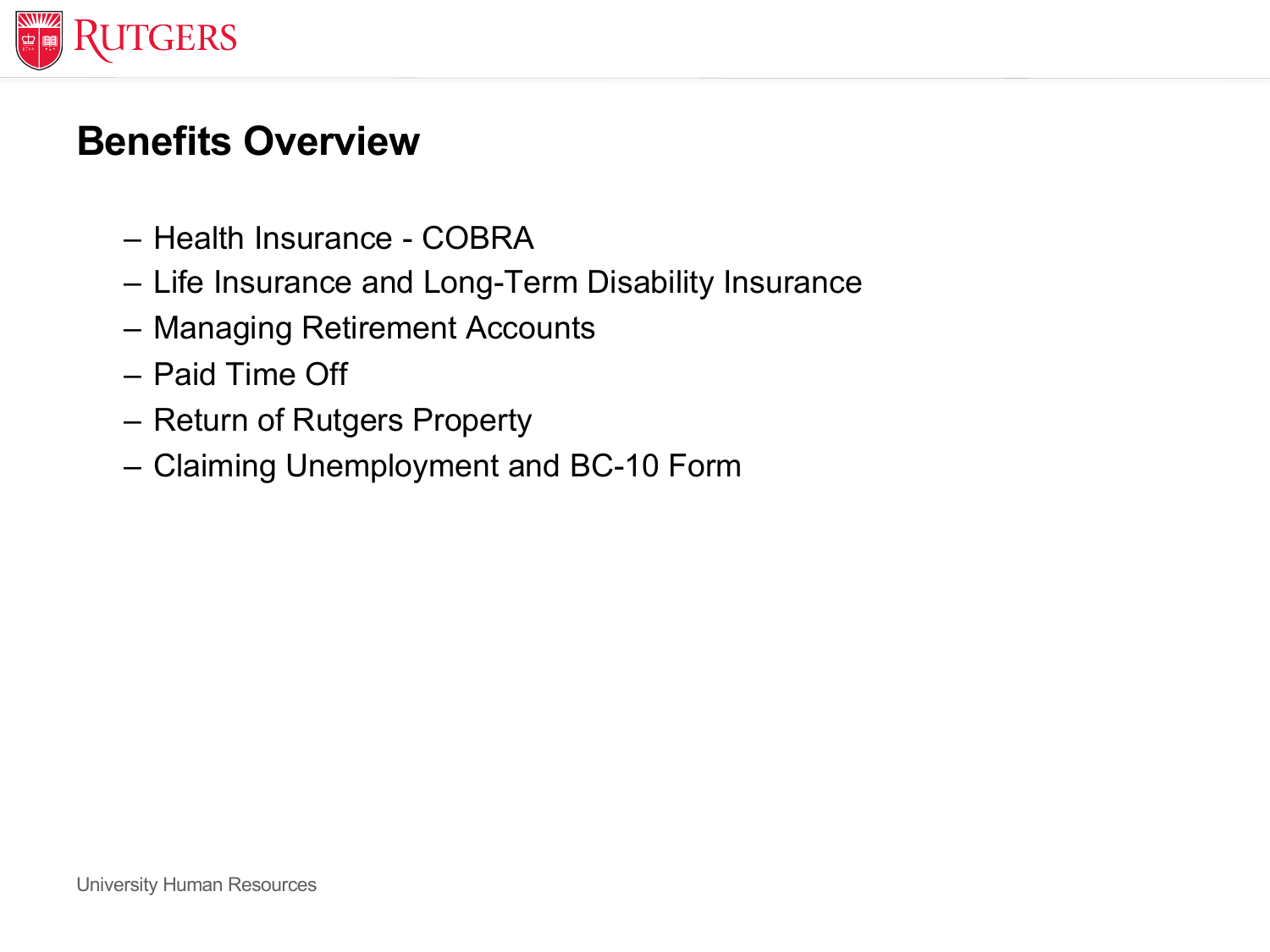

## **Continuation of Health Insurance Coverage**

#### **When will my medical insurance coverage end?**

Medical, dental and prescription drug coverage will terminate at the end of the month the termination of employment occurs.

*Example: employment termination date is May 16th, insurance coverage will end on May 31st.* 

Since employment termination results in the loss of State Health Benefits coverage, you may be eligible for COBRA.

#### **COBRA**

It is a Federal law that provides employees and dependents who would otherwise lose coverage an opportunity to purchase health benefits for a limited time.

#### **Who is eligible to be covered under COBRA?**

Employees and dependents enrolled in State Health Benefits at the time of a "COBRA event" resulting in the loss of coverage are eligible.

#### **When will I receive my COBRA notice and how do I enroll?**

The OneSource Rutgers Faculty and Staff Service Center within University Human Resources will mail a COBRA application and instructions. You should receive a packet within 10-14 business days of your termination date. If you have not received a packet by this time, please contact OneSource at 732-745-SERV (7378).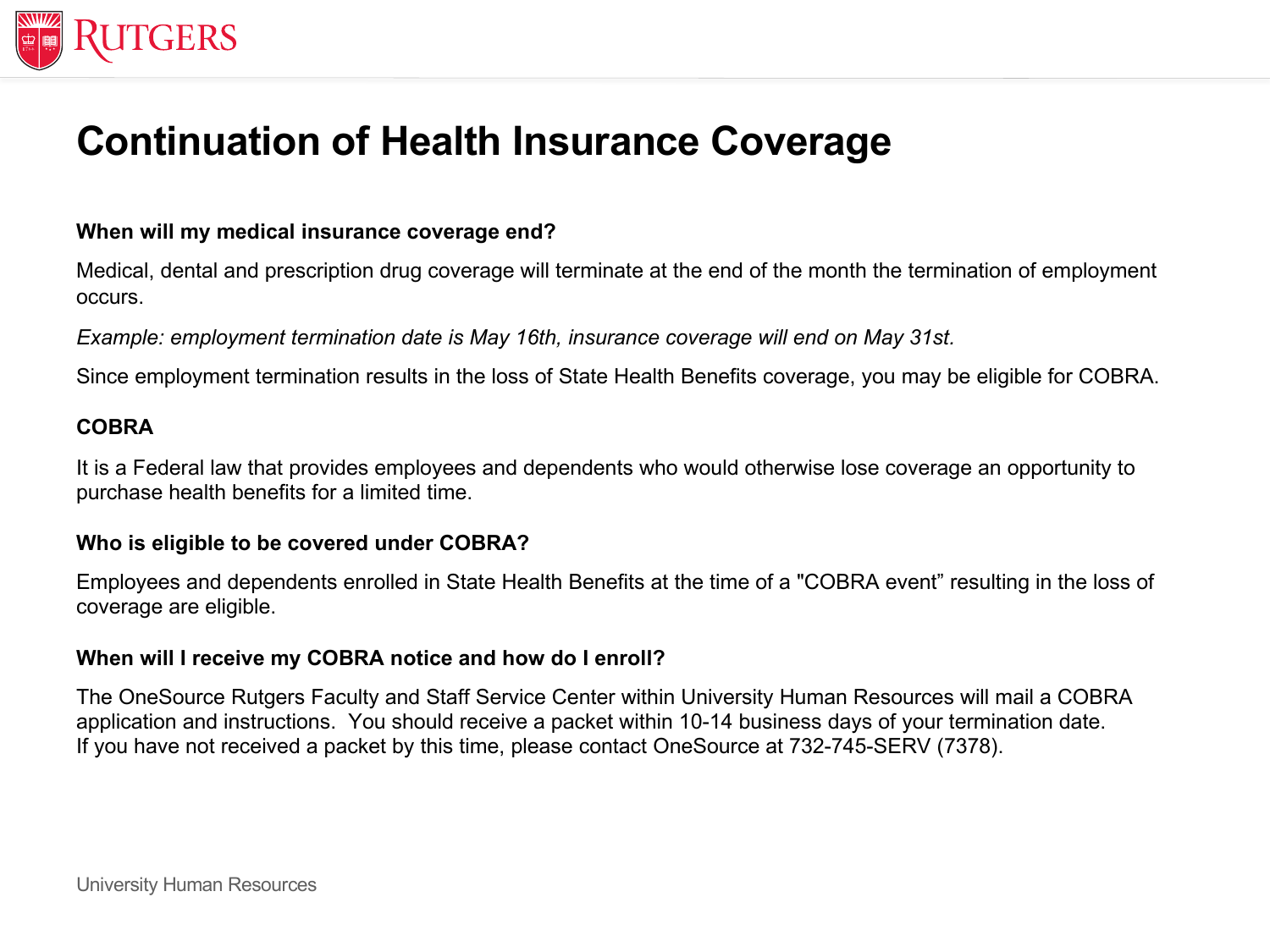

# **Life Insurance and Long-Term Disability Coverage**

#### **Life Insurance**

Your life insurance coverage will continue for 31 days after termination of employment date. A conversion option, without a medical exam, is available and an application for conversion is required within 31 days of termination of coverage.

### **Long-Term Disability - ABP**

Your long-term disability coverage will end on the date of termination. Unfortunately, there is no conversion option available.

### **Long-Term Disability – PERS/UNUM**

Your coverage will end on the date of termination. A conversion option, without a medical exam, is available and an application for conversion is required within 31 days of termination of coverage.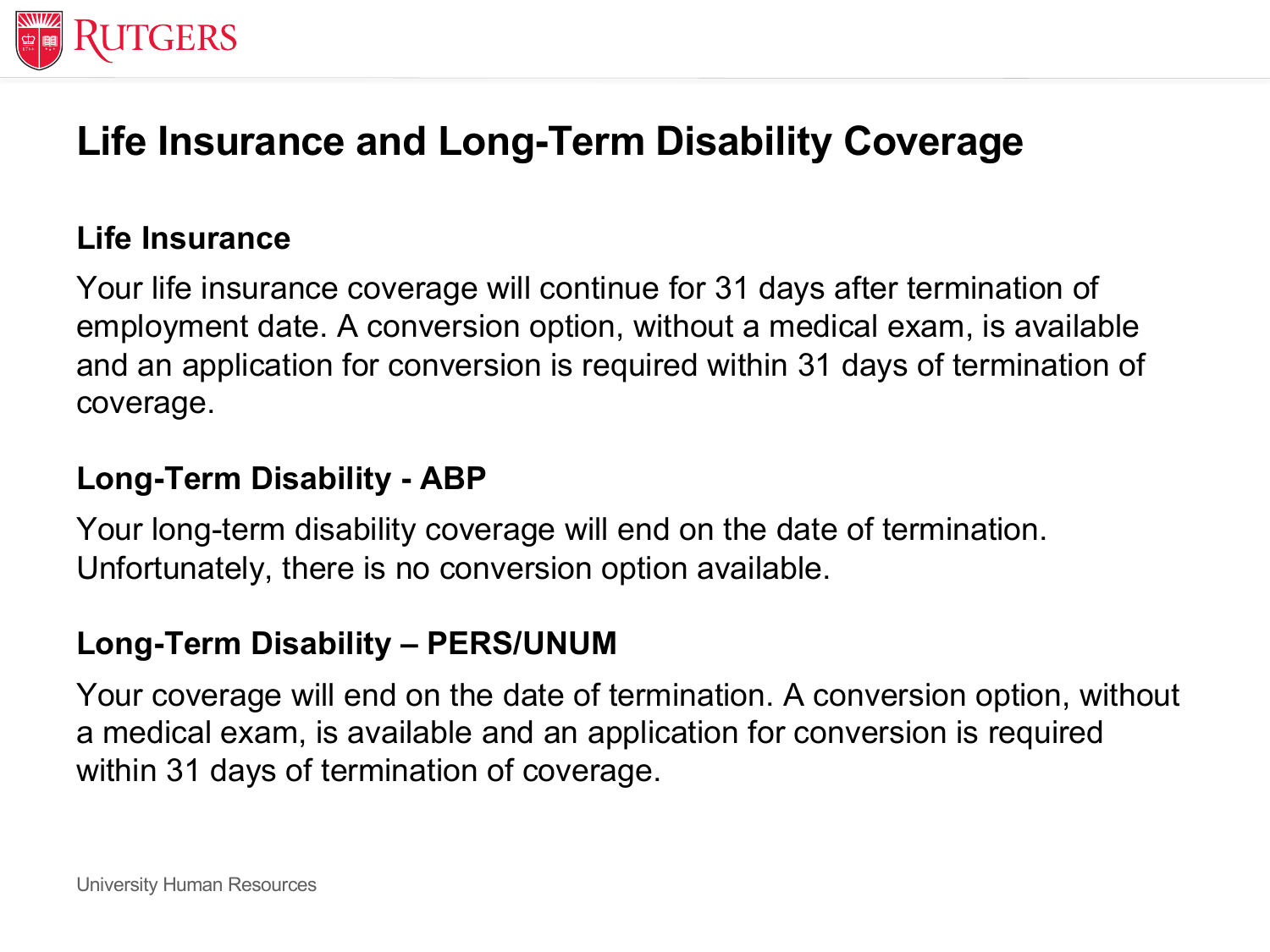

# **[Managing Retirement Accou](https://www.state.nj.us/treasury/pensions/)nts**

#### **PERS/PFRS**

With your employment ending as a result of a layoff, your PERS account can ren inactive for up to 10 years.

You have the option of withdrawing your pension contributions and ending pension membership. Please note, by withdrawing your monies, you will be forfeiting you State pension credited service. If you return to work for any NJ State Agency, yo years of service will not count.

For information on how to withdraw your monies, please log on to your Member I Online System Account (MBOS) via the NJ State website: https://www.state.nj.us/treasury/pensions/

Based on your age and years of service, you may be eligible to retire. Please contacts **OneSource 732-745 SERV (7378)** to verify eligibility.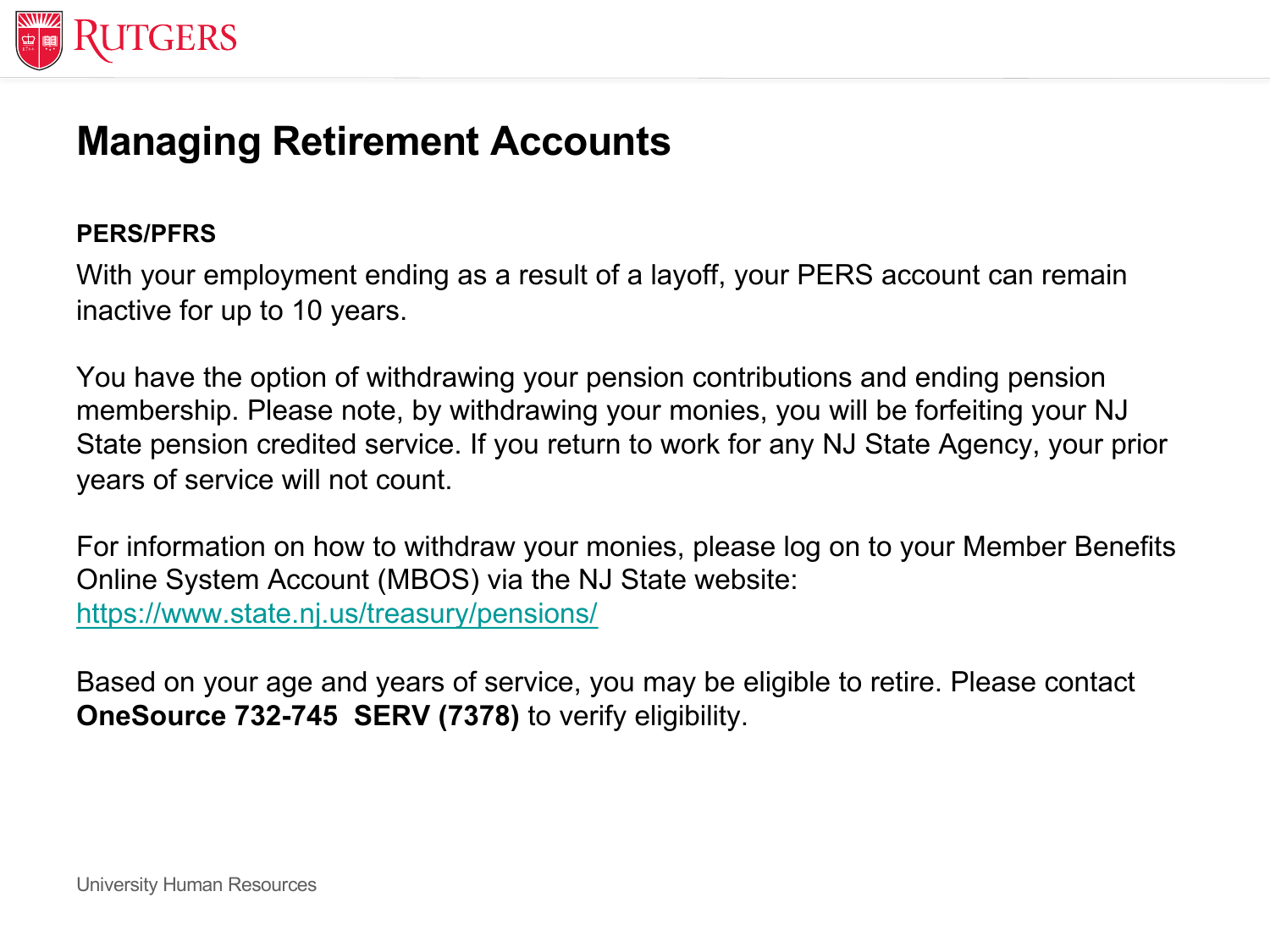

### **Managing Retirement Accounts**

#### **ABP**

If you are vested (12 months or longer)

- you do not have to withdraw funds until you are age 70-1/2.
- If you choose to withdraw funds, you are considered retired and may not enroll in a New Jersey State pension plan again.

If you are not vested (less than 12 months)

• You are only eligible for your employee contributions and earnings.

Contact your state-authorized investment carrier for more information:

| AXA Equitable        | 1-866-752-0072 |
|----------------------|----------------|
| Mass Mutual          | 1-848-248-4875 |
| VOYA Financial       | 1-877-873-0321 |
| Met Life             | 1-800-543-2520 |
| TIAA                 | 1-800-842-8412 |
| AIG (formerly VALIC) | 1-800-448-2542 |
| Prudential           | 1-855-652-2711 |
|                      |                |

There is no minimum retirement age, or years of service required under the ABP.

There is a retirement application processes involving both a Benefits Specialist and your investment carrier.

• For information regarding your retirement account, please contact a representative from your Investment Carrier and contact OneSource 732-745 SERV (7378)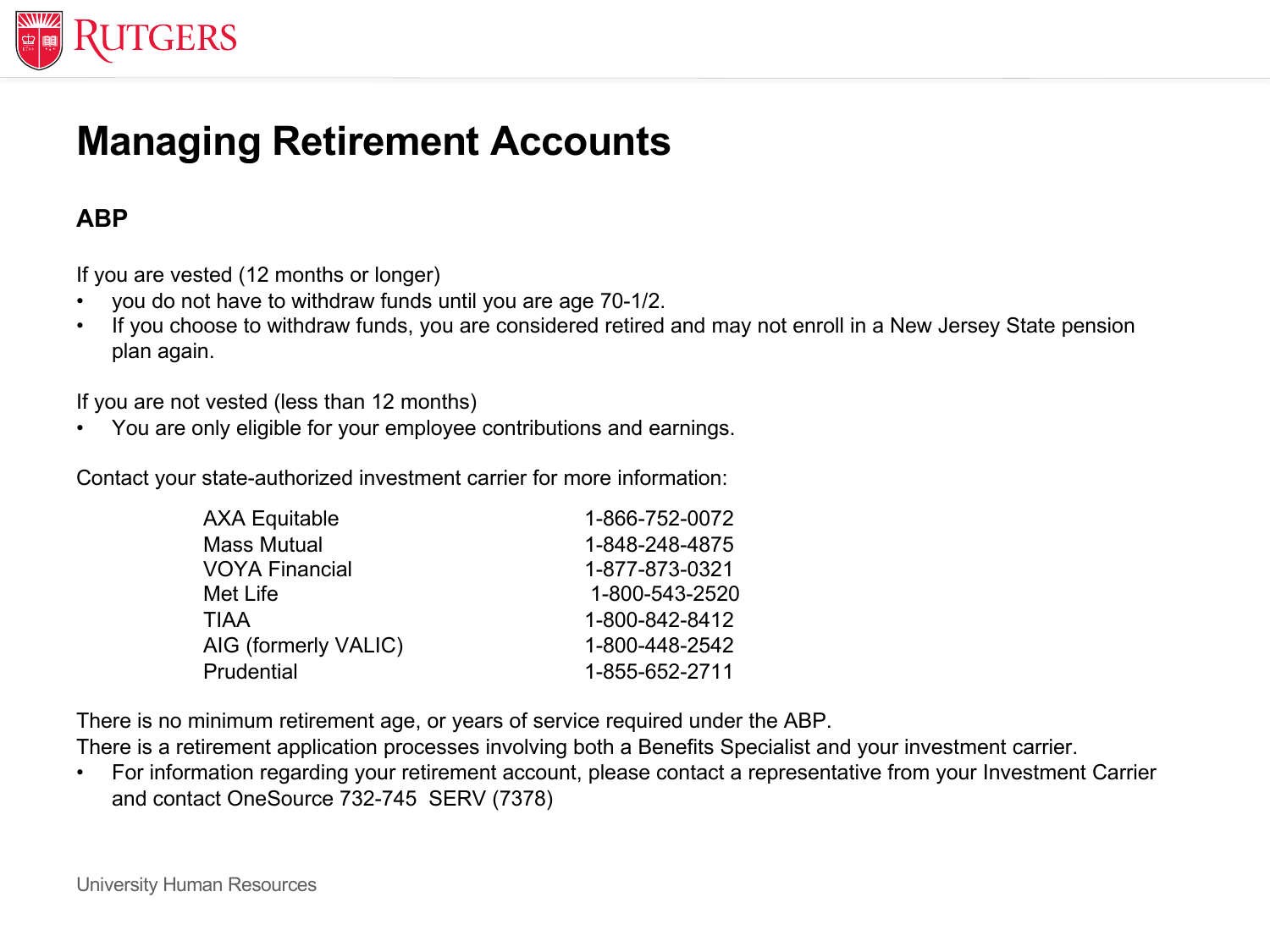

# **Paid Time Off**

Any accrued and unused Paid Leave Bank (PLB) and vacation days, will be paid at the time of separation, **unless otherwise stated in your layoff letter.**

Unused Sick leave, Administrative Leave (AL), Personal Holidays (PH), and Mandatory Leave (ML) days will not be paid at termination**.**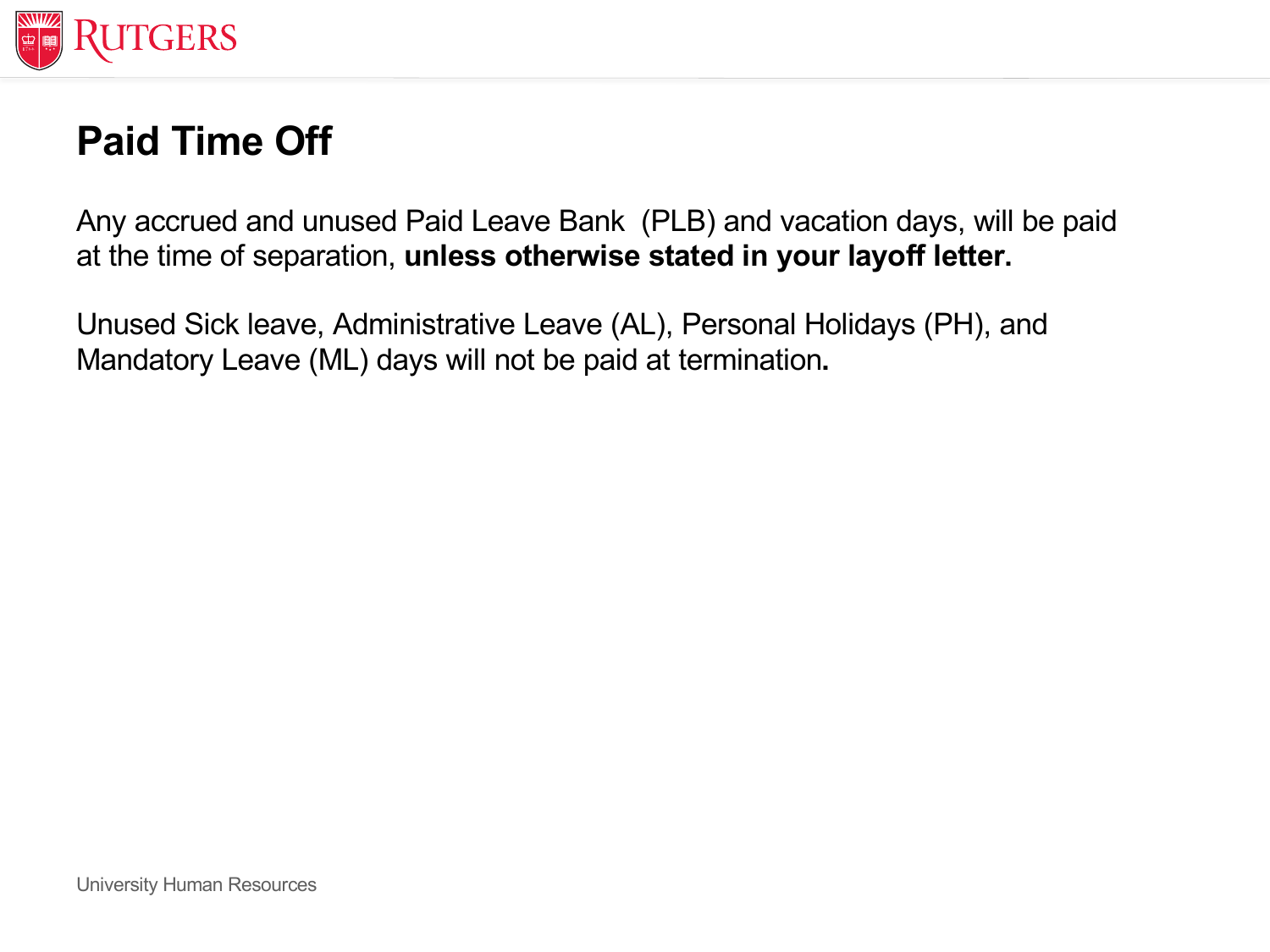

# **Layoff Rights**

If you have questions concerning your layoff rights or your rights under a applicable collective bargaining agreement, please contact OneSource *732.745.SERV (7378) or OneSource@Rutgers.edu.*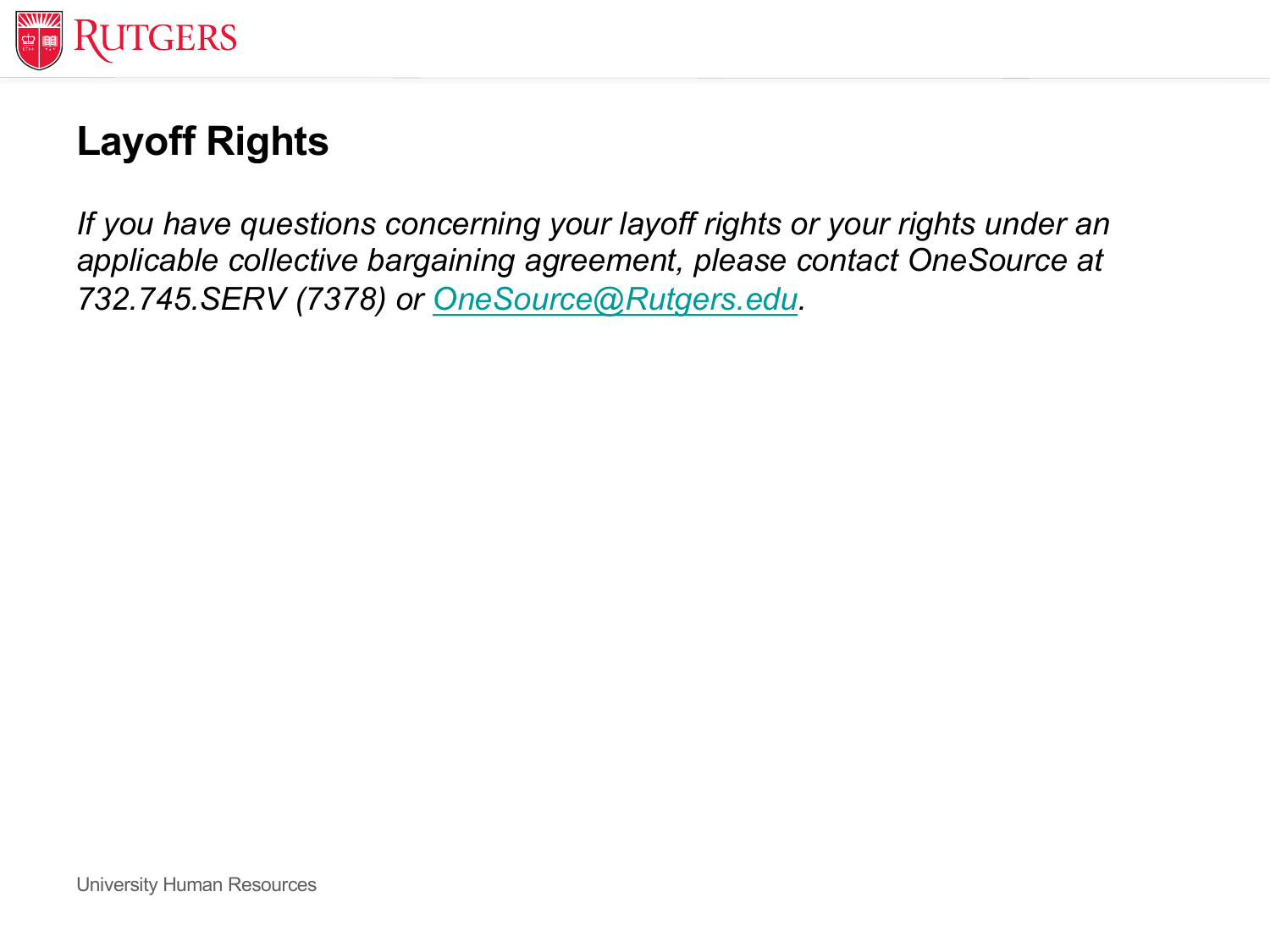

## **Return of Rutgers Property**

#### **The return of Rutgers property or the retrieval of your personal items should be coordinated with your supervisor.**

The following are steps that should be taken if you have access to University property and financial resource

- Turn in all keys and access cards to you[r supervisor.](http://rehs.rutgers.edu/)
	- Return parking deck access cards to Transportation Services: INFO\_DOTS[@IPO.](http://rehs.rutgers.edu/)RUTGERS.EDU 932-7744
- Turn in one-time password tokens (for example, Secure ID, SAFEWORD) to your supervisor.
- Return University equipment (pagers, cell phones, computers, tools, etc.) to your department.
- Return petty cash funds to your department.
- Work with your department to ensure all eligible Expense Management submissions have cleared prior to last day of work.
- Work with your supervisor to retrieve all personal items that may be in your work area.

#### **Special Materials**

#### If you work directly with Hazardous or Controlled Materials, these additional steps may be required **coordination with your supervisor:**

- Ensure all chemicals, radioactive materials, and other hazardous materials or samples are properly labe stored, and/or disposed.
- Visually inspect your work area prior to separation for any hazardous or controlled materials that are not properly.
- Secure all hazardous materials. Contact **Rutgers Environmental Health and Safety** (REHS) if you have s questions. Require employee to turn in any radiation dose monitoring badges to REHS.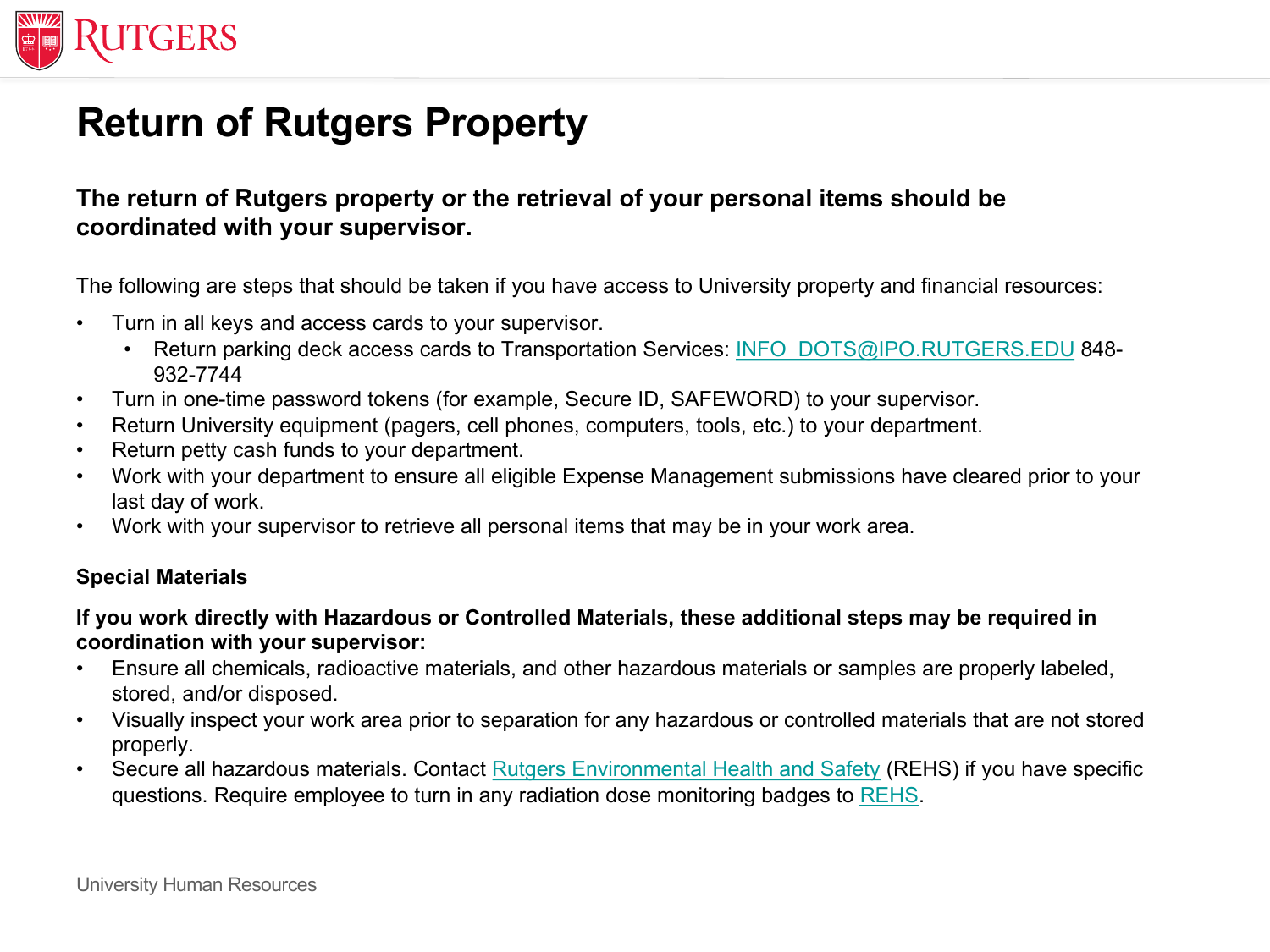

# **[Filing for Unemployment](https://myunemployment.nj.gov/before/about/howtoapply/applyonline.shtml)**

#### **Form BC-10**

- The New Jersey Department of Labor and Workforce Development mandates that all employers, including Rutgers, issue Form BC-10 (Instructions for Claiming Unemployment Benefits) to employees who are separated from employment.
- All sections of the form must be completed by your department before it is issued to you. If you have not received a BC-10 form, please contact **your supervisor or OneSource 732-745 SERV (7378).**

To file an unemployment claim please visit the Division of Unemployment Insural website or call one of the phone numbers below based on your regional area:

- North New Jersey: 201-601-4100
- Central New Jersey: 732-761-2020
- South New Jersey: 856-507-2340
- Out-of-state claims: 888-795-6672 *(you must call from a phone with an out-ofstate area code)*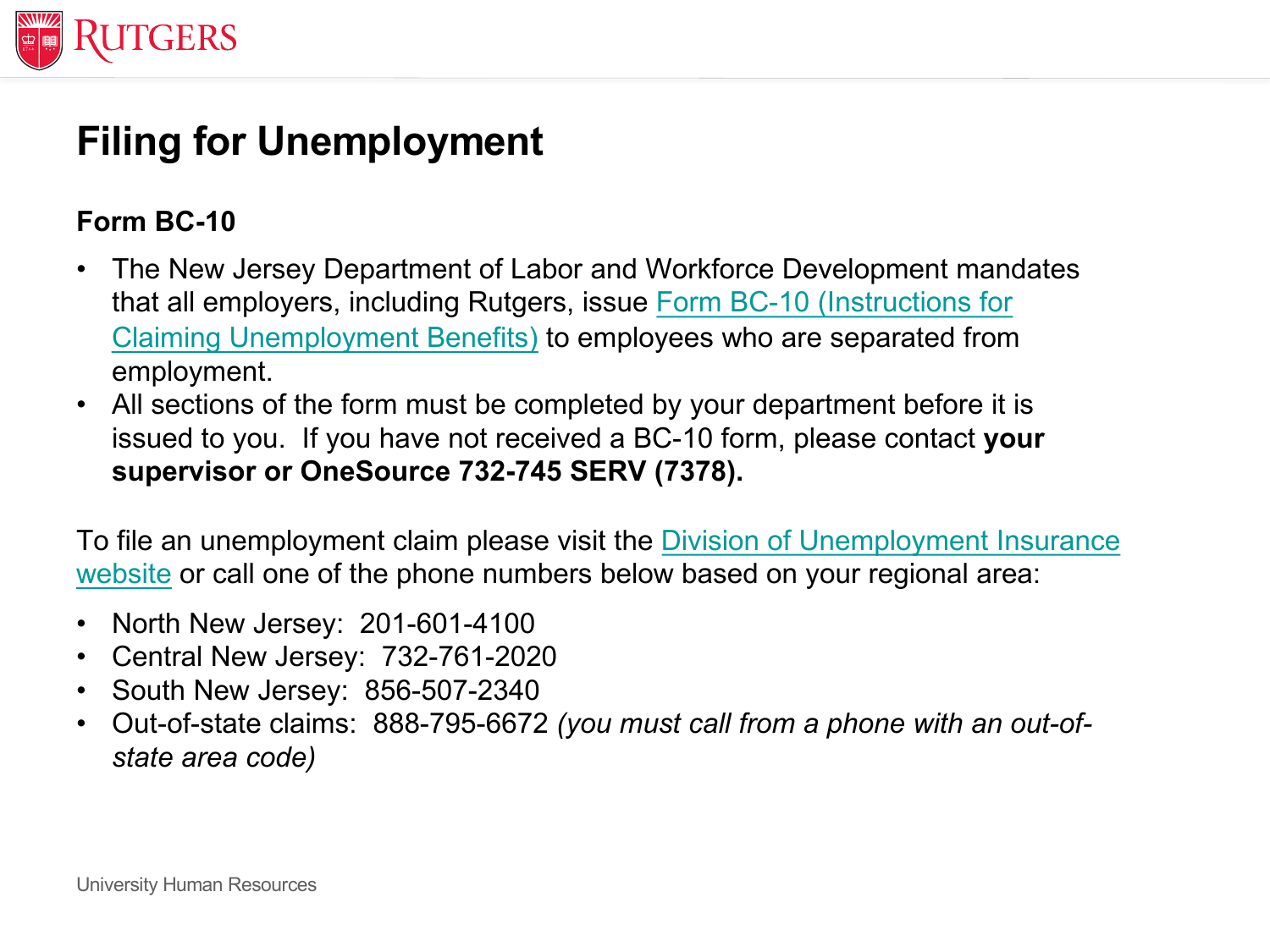

## **Counseling Services**

#### **Rutgers Health is proud to announce the launch of a new confidential staff, faculty and family support line: Rutgers4U (1-855-652-6819)**

- Our support line offers emotional and therapeutic support during and following the COVID-19 pandemic to Rutgers staff, faculty members and their families. It is intended to offer quick access to professional resources to help reduce the stress, anxiety, feelings of depression and other challenges experienced by the staff, faculty and families of Rutgers University.
- The line, which is organized and implemented by Rutgers University Behavioral Health Care (UBHC), with the assistance of Rutgers School of Social Work and Robert Wood Johnson Medical School, will be staffed by licensed clinicians who will conduct an initial assessment and will provide a brief clinical intervention. During this first encounter the clinician will determine if additional individual or family therapy tele-mental health sessions would be beneficial, with a transfer to the UBHC Access Center for appointment scheduling.
- **This support line will be operational Monday through Friday from 8:00 a.m. to 4:00 p.m.**
- **Hours will expand to 8:00 a.m. to 8:00 p.m., seven days a week, as staffing permits.**
- **During the off-hours, a voicemail box will be established to allow callers to leave their contact information for a follow up the next morning.**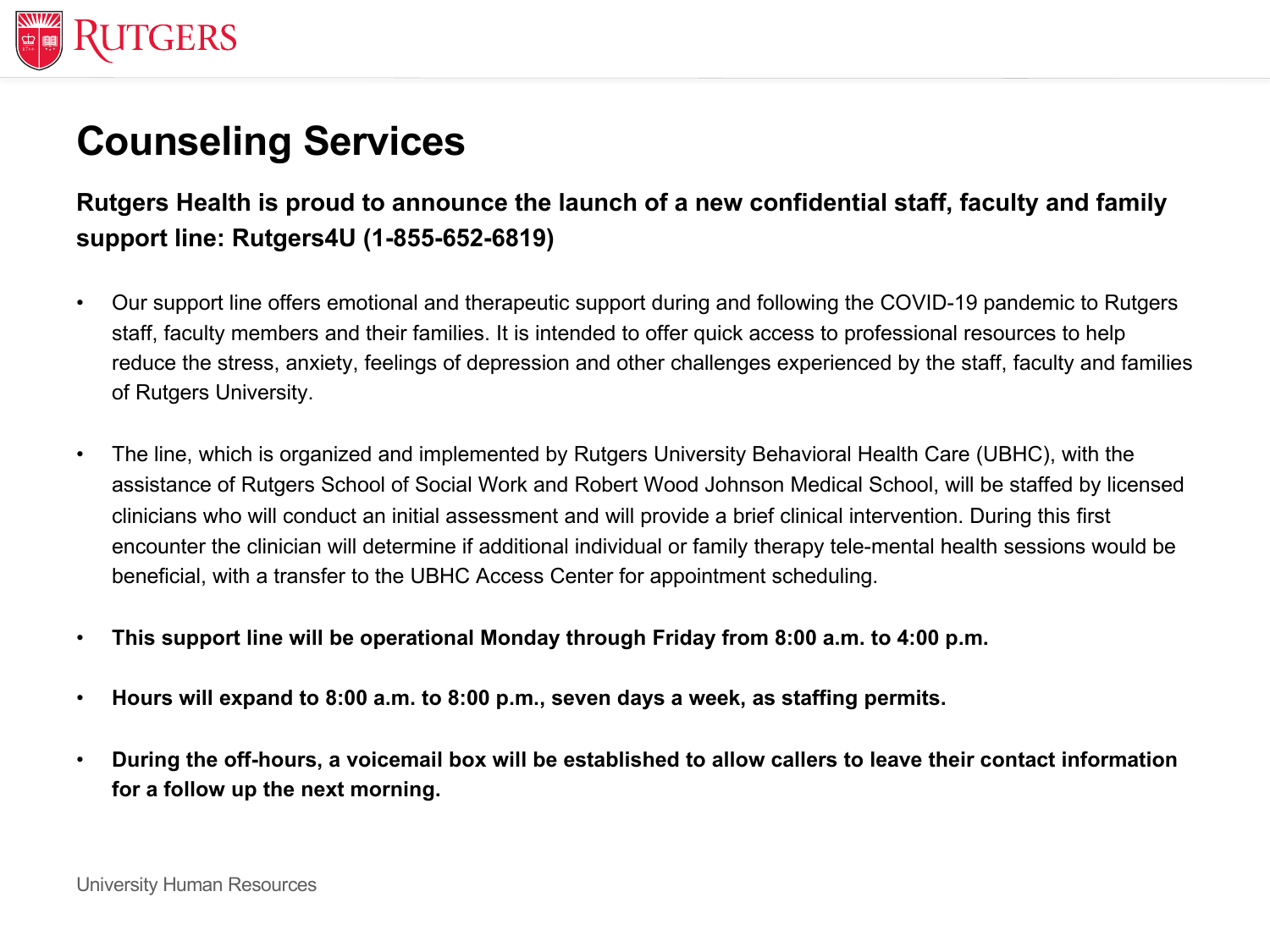

Q&A

• What questions do you have?

If assistance is needed for any of the information covered during the session, contact the **OneSource Rutgers Faculty and Staff Service Center at 732-745-SERV (7378)**.



University Human Resources